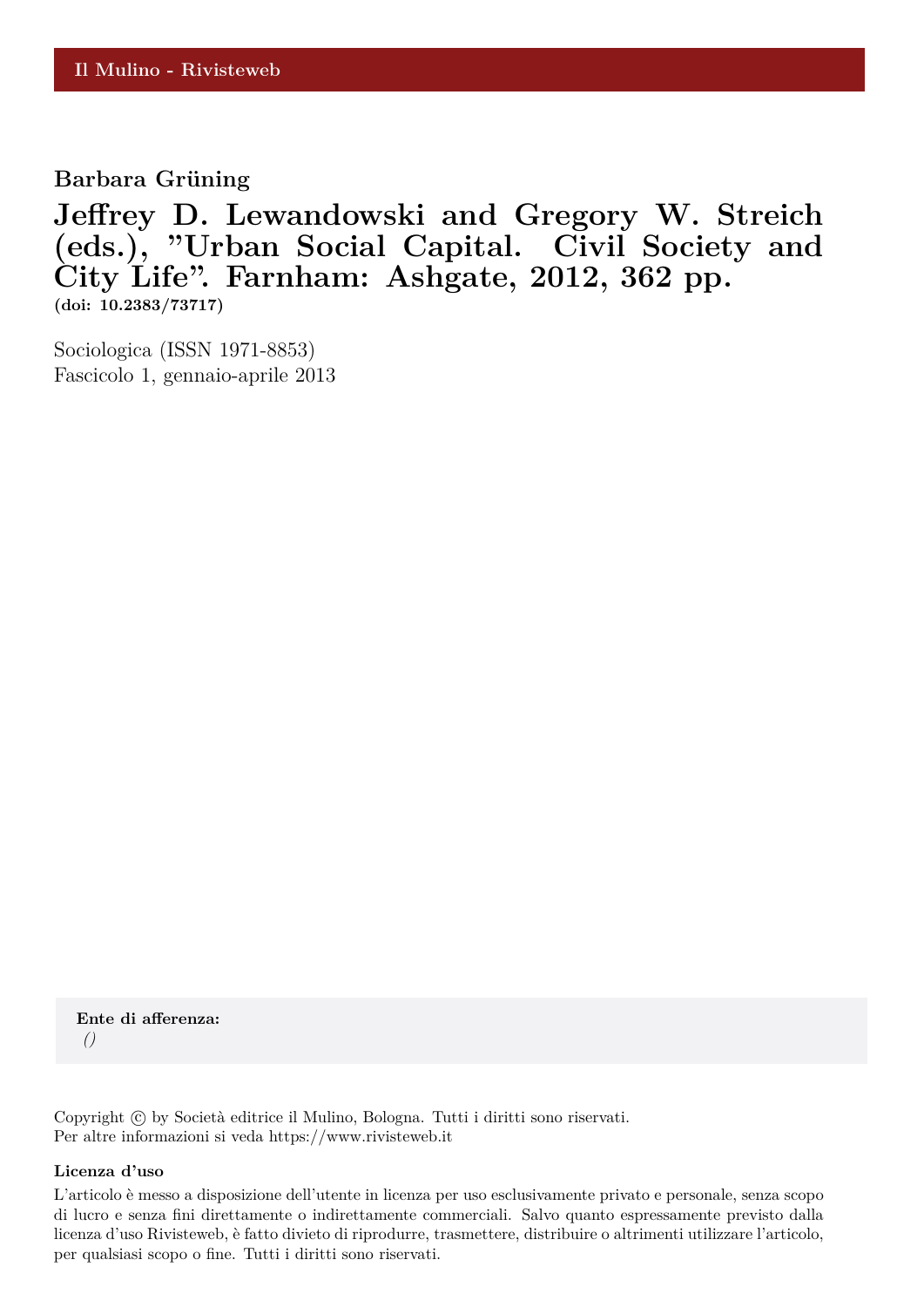### Book reviews

## **Jeffrey D. Lewandowski and Gregory W. Streich (eds.), Urban Social Capital. Civil Society and City Life. Farnham: Ashgate, 2012, 362 pp.**

doi: 10.2383/73717

The title of this collection of essays can refer either to an interdependent relation between types of social capital and cultural urban spaces or to the types of social capital we can find in the city. In this latter case the adjective "urban" plays only a deictic function with regards to the city itself. The subtitle stresses the correlation between social capital and civil society, by following the idea, related to the work of Putnam [2000], that social capital can favor or hinder the democratic development of a society, depending on whether we deal with inclusive (*bridging*) or exclusive (*bonding*) social capital. Yet, the subtitle does not help disambiguating the meaning of "Urban social capital". However, the sense attributed to the concept of "urban" emerges clearly in the introduction: the city is not consider in terms of cultural meanings and practices but, from an ecological perspective (even if the underlying theoretical frame is not explicit), as a "social laboratory", which offers inputs for a research about social capital because it includes several and interweaving social differences.

In fact, the central question for the editors and the authors is how it is possible in a society to increase generalized trust towards institutions also by fostering mutual recognition across cultural, class, and ethno-racial divisions. The underlying thesis is that generalized trust is higher when economic inequalities are lower and, as a consequence, that the strength of bridging social capital depends on how economic resources are allocated in the society. Moreover, all the authors stress a relation between social and economic capitals, whereas the cultural capital is taken in consideration only in some essays and only in its institutionalized form, that is in terms of educational qualification and access to the educational system. This is not surprising considering that the pieces of empirical research collected in the book focus on the public policies that can reduce the economic inequalities in order to increase or reinforce the "bridging social capital" and to favor a generalized trust toward institutions.

As case studies, the essays examine cities with different historical and political cultural backgrounds. However, historical and political cultural backgrounds are not really explored as factors of influence for the construction and distribution of social capital, but they serve mostly to illustrate how globalization processes produce differences in the economic structure of a society and eventually influence the structures of social capital as well. It is therefore possible to pick out three major "urban contexts": the western neo-capitalist city; the post-colonial city and the post-communist city.

For example, the article *City Seclusion and Social Exclusion: How and Why Economic Disparities Harm Social Capital* highlights how in North American cities economic inequalities not only reduce trust towards institutions, but also induce both rich and poor social groups to retreat from civil public life. In *How and Why Economic Disparities Harm Social Capital: Social Capital, Social Exclusion and Rehabilitation Policy in the Hungarian Urban Context*, beside bridging and bonding capital the author introduces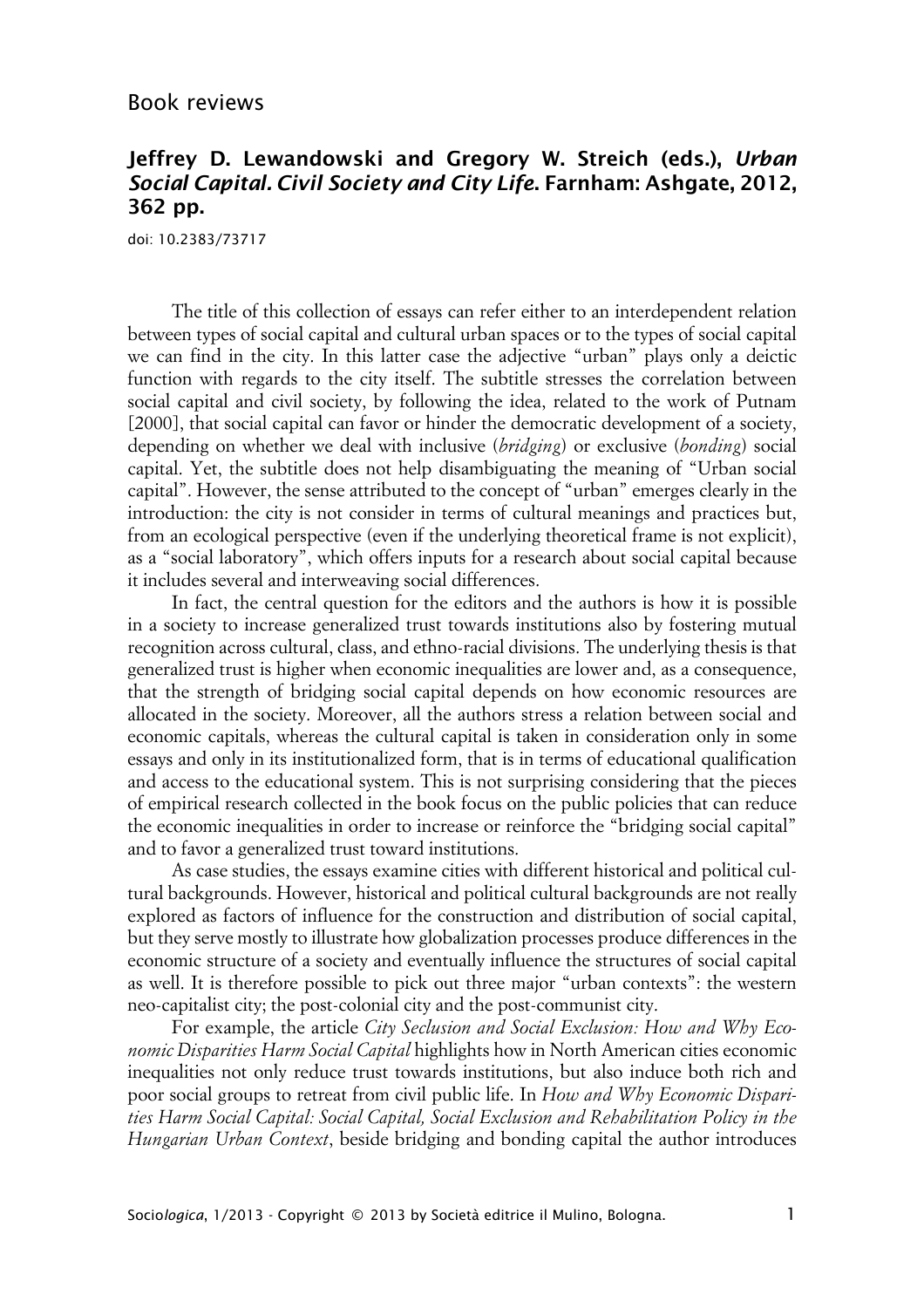#### *Grüning*

another type of social capital, which refers to the hierarchical relationships within a society. Strangely, by adding this third kind of social capital the author seems to suggest that bonding and bridging social capital do not present a hierarchical structure. However what is interesting in this essay is the application of social network analysis to investigate how different kind of social networks form different kind of social spaces also by following different social norms. The analysis shows that both bridging and bonding social capital increase when the social status of an individual becomes higher. In the essay *City* Life and Film: Narratives of Urban Social Capital in Gran Torino, the focus is on the role public spaces can play to enhance vertical and horizontal social ties among social groups who occupy unequal social and economic positions. The risk is however that of developing an idealized model of public space by exaggerating the role that planning can have in favoring cross-meeting among different social groups, without considering how existing material and symbolical hedges can endure in a civic place, in spite of the "civic" function envisaged in the original project. The article *Disruptive Social Capital in Los Angeles: (Un)healthy Socio-Spatial Interactions among Filipino Men Living with HIV/AIDS* emphasizes how promoting social capital may not result in better health and quality of life, as that depends, especially for the bonding social capital, on the symbolic capital (reputation), norms and behaviors of people who "belong" to a social network. Finally, in the article *Gender Relations, Migration, and Urban Social Capital in Hong Kong*, the author investigates the social networks of Chinese women immigrated in Hong Kong, by looking at the interdependence between the social ties they keep with their family of origin and the social ties they are able to build in the new social and cultural milieu of life.

To sum up, despite the fact that from an empirical point of view the explored case studies offer many interesting elements, most of them lack a fully articulated theoretical frame. Surprisingly, also the introduction does not provide a careful consideration of both social capital and the city. With respect to social capital, it seems that the editors took for granted Putnam's understanding of social capital and reduced it to the concept of trust, instead of comparing the different theories regarding this conceptual and analytical category (e.g. Bourdieu and Coleman). With respect to the city, there are no references to the semiotic and pragmatic understanding of the city as respectively symbolic text and dynamic social product of human interactions and cultural practices. Firstly, it follows that we do not find an overall cultural analysis of urban spaces, or more specifically of the material and symbolic construction of the urban spaces as relevant factors of influence on the construction of social capital. Secondly, the articles focus on either the institutions or the marginal collective actors rather than on their dynamic interdependence through which they define an urban social space. As a consequence, the policies and actions here analyzed often acquired a punctual character instead of being seen as grounded on the everyday practices and habitus of the actors involved in (or tied to) urban social space. Thirdly, it seems that the terms "city" and "society" are interchangeable so that, as already remarked by Saunders [1981] about thirty years ago, it is difficult to catch the specificity of city as an object of study autonomous from society itself. Finally, we do not find any theoretical frame for the globalization processes as well, as the editors seem to claim that they are assimilable to the urbanization processes. If global processes depend on neo-liberalist economy that also reshaped the economic and social basis of the city, urbanization processes have however a much older origin